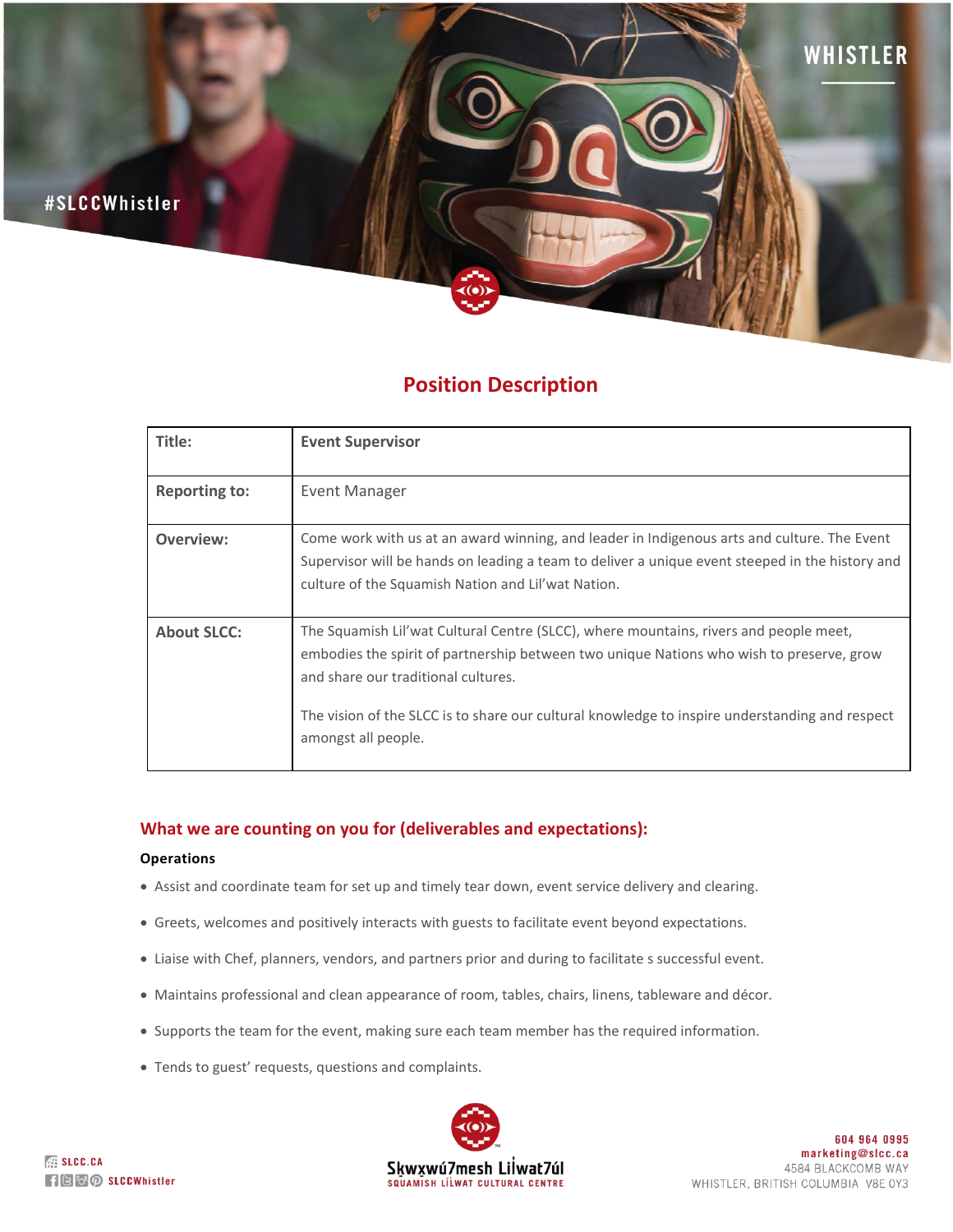- Assist the Event Manager to carry out duties as delegated.
- Follows all SLCC Policies and Procedures.
- Familiar with WorkSafe BC, health and safety practices and COVID-19 requirements as per the Public Health Officer.
- **People Leadership**
- Supervises a small, knowledgeable event team.
- Collaborate with Event Manager to successfully facilitate an event in their absence.
- Collaborate with the leadership team on events.

## **Every Member of the SLCC Team**

- One the best things about the SLCC is our small, close-knit team. While the above expectations are the majority of this role, it is expected that all team members will come together to help each other out, outside the boundaries of their job description.
- Lives the SLCC values of Passion, Empowerment, Collaboration and Equality
	- o Passion: Has a voice in sharing the pride of cultures; creates a sense of connection and belonging; and brings a sense of humour.
	- o Empowerment: Takes ownership and follows up; trusts self and each other; and openly ready to learn and grow through successes and mistakes.
	- o Collaboration: Works closely with team towards a common goal; acknowledges differences and draws on each other's strengths; and shares own perspective while also being curious about other's perspectives.
	- o Equality: We treat others as we would like to be treated, with fairness and respect.

## **What you will bring to our team (experience and attributes):**

#### **Attributes**

- Exceptional time management, prioritization and organizational skills.
- Strong customer service skills.
- Maintains calm under pressure and can use critical thinking skills to problem solve.
- Build and maintain strong working relationships. Is respectful and takes into consideration all unique perspectives.
- Takes initiative and has a positive approach.
- Able to communicate effectively with event team, manager, planners, vendors and guests.
- Stand, walk, squat, kneel or sit according to task for extended length of time.